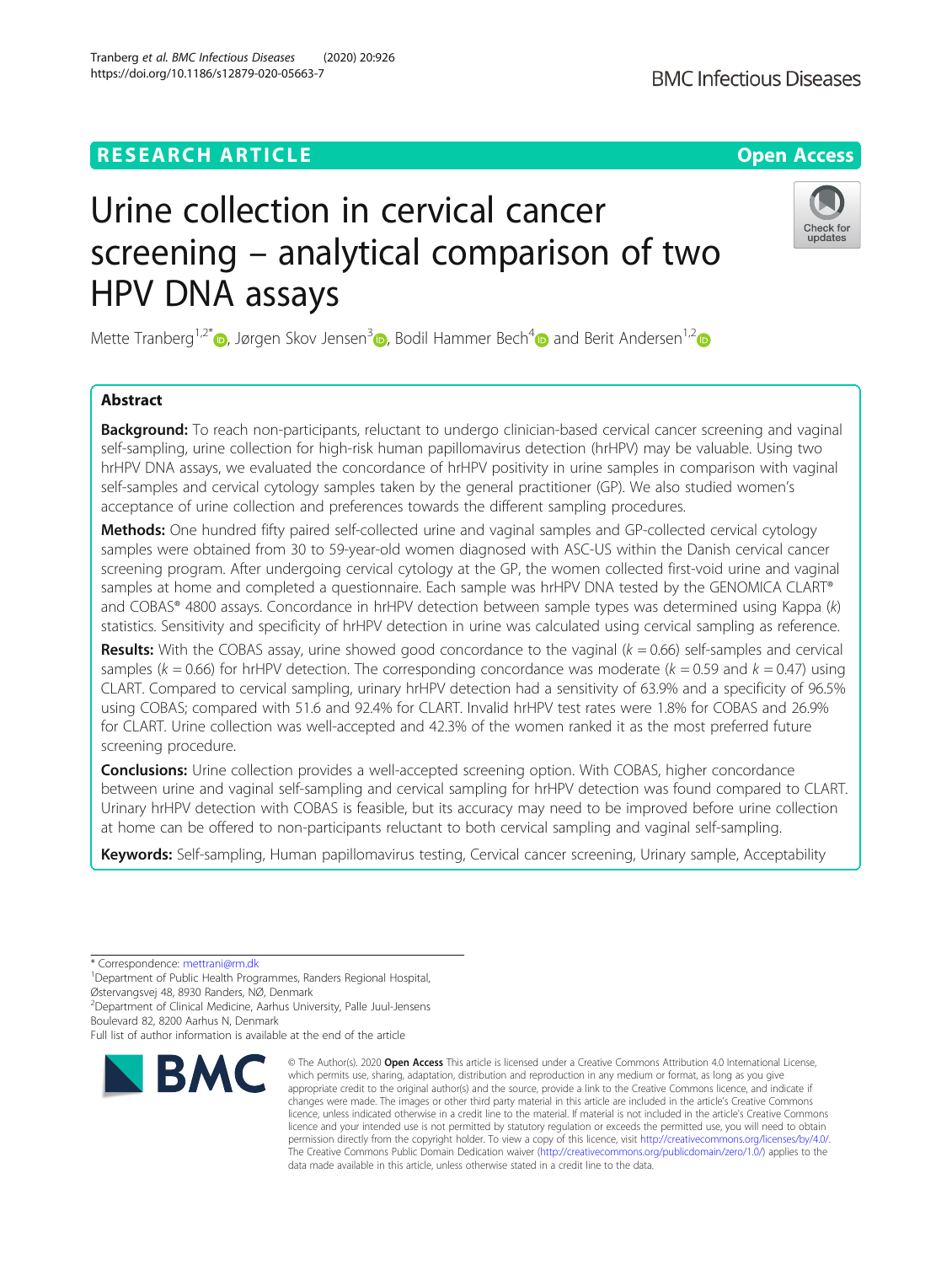#### Background

Compared with cytology-based screening, high-risk human papillomavirus (hrHPV) DNA testing has superior clinical sensitivity for detecting Cervical Intraepithelial Neoplasia grade 3 or worse (CIN3+) and improved negative predictive value [\[1,](#page-9-0) [2\]](#page-9-0). Another advantage of hrHPV testing is that, unlike cytology, it allows non-participating women to selfsample a vaginal sample in their own home using a device and return the sample to the laboratory for hrHPV testing by mail [\[3\]](#page-9-0). Home-based vaginal self-sampling is a wellaccepted screening method, proven to increase screening participation significantly compared to mailed reminders to attend clinician-based screening [[3,](#page-9-0) [4](#page-9-0)]. Nevertheless, even with the vaginal self-sampling offer, some women are still not engaged in screening, possibly explained by the woman's uncertainty about proper self-sampling including fear of injuries and discomfort touching herself [[5](#page-9-0)]. Urine samples may be considered as an alternative self-sampling screening option as it is cheap, non-invasive and straightforward to collect [\[6](#page-9-0)–[8](#page-9-0)].

Several studies have assessed the hrHPV concordance and agreement between urine samples versus vaginal selfsamples and clinician-collected cervical samples using a great variety of hrHPV DNA assays [\[9](#page-9-0)–[15](#page-9-0)]. However, little attention has been given to the direct comparison of different hrHPV DNA assays within the same study [[12](#page-9-0), [15](#page-9-0)]; thus no strong conclusions about assay effects can be made. Moreover, the performance of hrHPV testing on urine samples has mainly been evaluated in studies, where women obtained the urine samples in the clinic and the samples were transported to the laboratory immediately for analyses [\[9](#page-9-0)–[13,](#page-9-0) [15\]](#page-9-0). Yet, if urine collection is to be implemented in an organized screening program, a home-based setting with mailing of the samples to the laboratory would be desirable. Urine collection at clinics has been reported to be highly acceptable [[10](#page-9-0), [13\]](#page-9-0) and preferable over vaginal self-sampling and clinician-based screening [\[16,](#page-9-0) [17\]](#page-9-0); yet data regarding women's acceptability and preferences towards home-based urine collection are lacking.

#### Aims

We evaluated the concordance of hrHPV positivity in urine samples collected at home in comparison with vaginal self-samples collected at home and cervical cytology samples collected by a general practitioner (GP) using two hrHPV DNA assays (COBAS<sup>®</sup> 4800 and GEN-OMICA CLART® HPV4S). We also assessed the women's acceptance of urine collection and preferences towards the different sampling procedures.

#### Methods

#### Setting

In Denmark, cervical cancer screening is a nationwide program inviting women aged 23–64 years for liquidbased cervical cytology sampling at their GP (cervical sample) [\[18\]](#page-9-0). At present, women aged 23–59 years are screened with cytology, whereas women aged 60–64 years undergo hrHPV-based screening [[18](#page-9-0)]. Women aged 30–59 years who are diagnosed with atypical squamous cells of undetermined significance (ASC-US) undergo reflex hrHPV triage testing, and ASC-US/ hrHPV positive women are referred for colposcopy, whereas ASC-US/hrHPV negative women are referred back to the routine screening program [\[18](#page-9-0)]. This study was conducted in the Central Denmark Region (CDR), where all cervical cytologies are routinely handled and analyzed by the Department of Pathology, Randers Regional Hospital. In the CDR, the COBAS® 4800 (Roche Diagnostics, Switzerland) test is the routine test platform for hrHPV DNA analysis.

#### Study participants

Women eligible for this study were aged 30–59 years and diagnosed with ASC-US based on a cervical sample between June 2015 and December 2016. Exclusion criteria were pregnancy and having given birth within the last 3 months. The recruitment procedure has been described in detail in a previous publication assessing the hrHPV concordance between home-based vaginal self-sampling and cervical sampling when using COBAS for analysis [\[19\]](#page-9-0). In brief, eligible women were consecutively mailed a consent form and an information letter about the study explaining that they had to contact the investigator for oral information regarding the study and return a signed informed consent if they wanted to participate.

#### Sample collection, processing and storage

As per routine, the women had a cervical sample collected with a cervical cytobrush (Cervex-Brush® Combi, Rovers Medical Devices, B. V, Oss, Netherlands) at their GP [\[20\]](#page-9-0). The Cervex-Brush device enables simultaneous collection of cells from the ectocervix, the endocervix and the transformation-zone in a single sample [\[20](#page-9-0)]. After collecting cervical epithelial cells, the cervical cytobrush was rinsed in 10 mL SurePath medium (BD Diagnostics, Burlington, NC) and mailed to the Department of Pathology, Randers Regional Hospital, for routine processing and testing as previously described [[19](#page-9-0)]. The COBAS hrHPV testing was performed as per routine using the sample cell pellet from 1 mL SurePath medium. For this study, 100 μl of the residual purified DNA material was subsequently stored at -80 °C prior to CLART testing.

After undergoing cervical sampling at the GP and written informed consent was obtained, the women were mailed a self-sampling package to their home. The package included a dry brush device (Evalyn® Brush, Rovers Medical Devices, B. V, Oss, Netherlands) for vaginal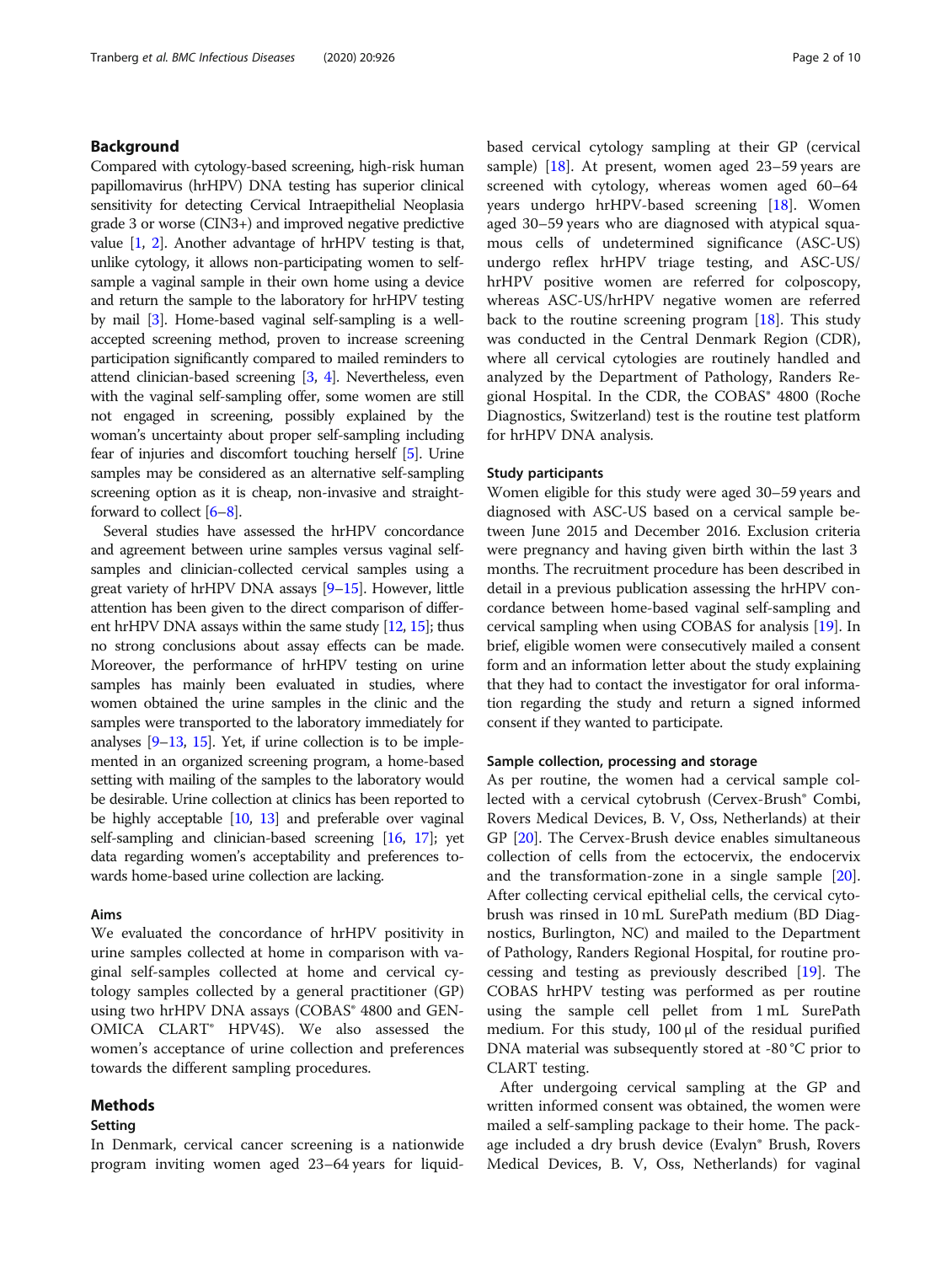self-sampling [\[21\]](#page-9-0), a transportation tube with preservative media (Genelock, ASSAY ASSURE, Sierra Molecular, CA) for urine sampling, written and picture-based instructions showing the order of the self-sampling, preaddressed return envelope, and a questionnaire. The women were further asked to firstly collect the vaginal sample and secondly collect a first-void urine sample (the first of 10–12 mL of urine voided) in a plastic cup during their first urination in the morning. The urine was transferred to the provided transportation tube by the participant. The women were urged to collect both samples and return the samples and the accompanying questionnaire by ordinary mail on the same day as the samples were taken and before an eventual colposcopy examination [\[19](#page-9-0)].

Upon arrival in the laboratory, the urine sample was stored overnight at 4 °C and then vortexed for 5 min. A 10–12 mL volume of urine was centrifuged at 3000 x RPM for 20 min at room temperature. After centrifugation, the cell pellet was re-suspended in 1 mL 25% ethanol-buffered (TRIS) and stored at -80 °C until further hrHPV testing. The dry brush head was transferred into 10 mL SurePath medium (BD Diagnostics, Burlington, NC) also stored overnight at 4 °C and then vortexed for 5 min. A 6.4 mL volume of the self-sample material was centrifuged at 3000 x RPM for 20 min at room temperature [\[19](#page-9-0)]. With the supernatant removed, the cell pellet was placed in 1 mL 25% ethanol-buffered (TRIS) and stored at -80 °C until further hrHPV testing [[19\]](#page-9-0). A volume of 6.4 mL was chosen to correct for the material volume used for cytology examination performed on the cervical sample [\[19](#page-9-0)]. The median time interval between collecting the self-samples at home and the samples being processed and stored at -80 °C at the laboratory was 3 days (range: 2 to 8 days).

#### HrHPV DNA testing

Before the day of COBAS hrHPV DNA testing, the cell pellet material from the urine and vaginal self-samples were thawed overnight at 4 °C (after storage for 4 days to 18 months, median: 10 months). Subsequently, the selfsamples (1 mL volume) were vortexed for 15 s before being transferred to empty test tubes for DNA purification and hrHPV testing [\[19](#page-9-0)]. DNA was purified using the COBAS  $\times$  480, and amplification and detection of hrHPV DNA were undertaken using the COBAS z480 analyzer  $[22]$  $[22]$ . From each self-sample, 100  $\mu$ l of the residual purified DNA material were stored at -80 °C, until further CLART hrHPV testing. The COBAS<sup>®</sup> assay is a fully automated real-time PCR-based method, separately detecting HPV16, HPV18, and 12 other hrHPV types (HPV31, 33, 35, 39, 45, 51, 52, 56, 58, 59, 66 and 68) including the beta-globin gene as an extraction and amplification control [[22](#page-9-0)].

Before the day of the CLART hrHPV DNA testing (HPV4S, GENOMICA, Madrid, Spain), the residual purified DNA material from the self-samples and the cervical samples gained using  $COBAS \times 480$ , were thawed overnight at 4 °C (after storage for 2 to 25 months, median: 12 months). Five μl of the purified DNA material from the samples were used for the PCR amplification. The PCR amplification was performed using the CLART HPV4S amplification kit (GENOMICA) [\[23](#page-9-0)]. Detection was performed on the CLART microarray. The genotyping results were analyzed and automatically performed on the Clinical Array Reader (GENOMICA) [\[23](#page-9-0)]. CLAR T HPV4S detects 14 hrHPV genotypes individually (HPV16, 18, 31, 33, 35, 39, 45, 51, 52, 56, 58, 59, 66, and 68) and two low-risk HPV genotypes (6 and 11). Amplification of a spiked CFTR plasmid served as an internal control of the PCR process, while the internal control for human CFTR gene validates specimen quality in the sample [\[23\]](#page-9-0).

For both assays, samples with an invalid test result (i.e. COBAS: no betaglobin gene detected, CLART: no human CFTR amplification detected, or no spiked CFTR plasmid amplification detected) were retested once on diluted samples, and the second result was considered definitive. To avoid between-run discrepancy, the self-samples belonging to the same woman were processed in the same run for the COBAS analysis; and similarly for the CLART analysis the selfsamples and the cervical sample belonging to the same woman were processed in the same run. Every run included four water samples to measure contamination [\[19](#page-9-0)]. The laboratory personnel performed the hrHPV testing without knowledge of the hrHPV status of the cervical samples [[19\]](#page-9-0).

#### HrHPV positivity and histological results

Any hrHPV positivity was defined as samples being positive for HPV16, 18, 31, 33, 35, 39, 45, 51, 52, 56, 58, 59, 66, or 68, whereas positivity for specific hrHPV genotypes were grouped into "HPV16/18" and "hrHPV other" including HPV31, 33, 35, 39, 45, 51, 52, 56, 58, 59, 66, and 68. If the sample was positive for low-risk HPV types only (HPV6 and 11), it was classified as hrHPV negative. As per routine, histological results were only available for women with an hrHPV positive cervical sample [[19\]](#page-9-0). The results were classified following the CIN classification and grouped into normal tissue, CIN (not specified), CIN1, and CIN2+ (including CIN2, CIN3/AIS, and carcinoma). The most severe histological result was used if more were available. Test results of the cervical samples and the histological samples were obtained from the nationwide Danish Pathology Data Bank [[24\]](#page-9-0), while test results of the self-samples were retrieved from the Department of Pathology.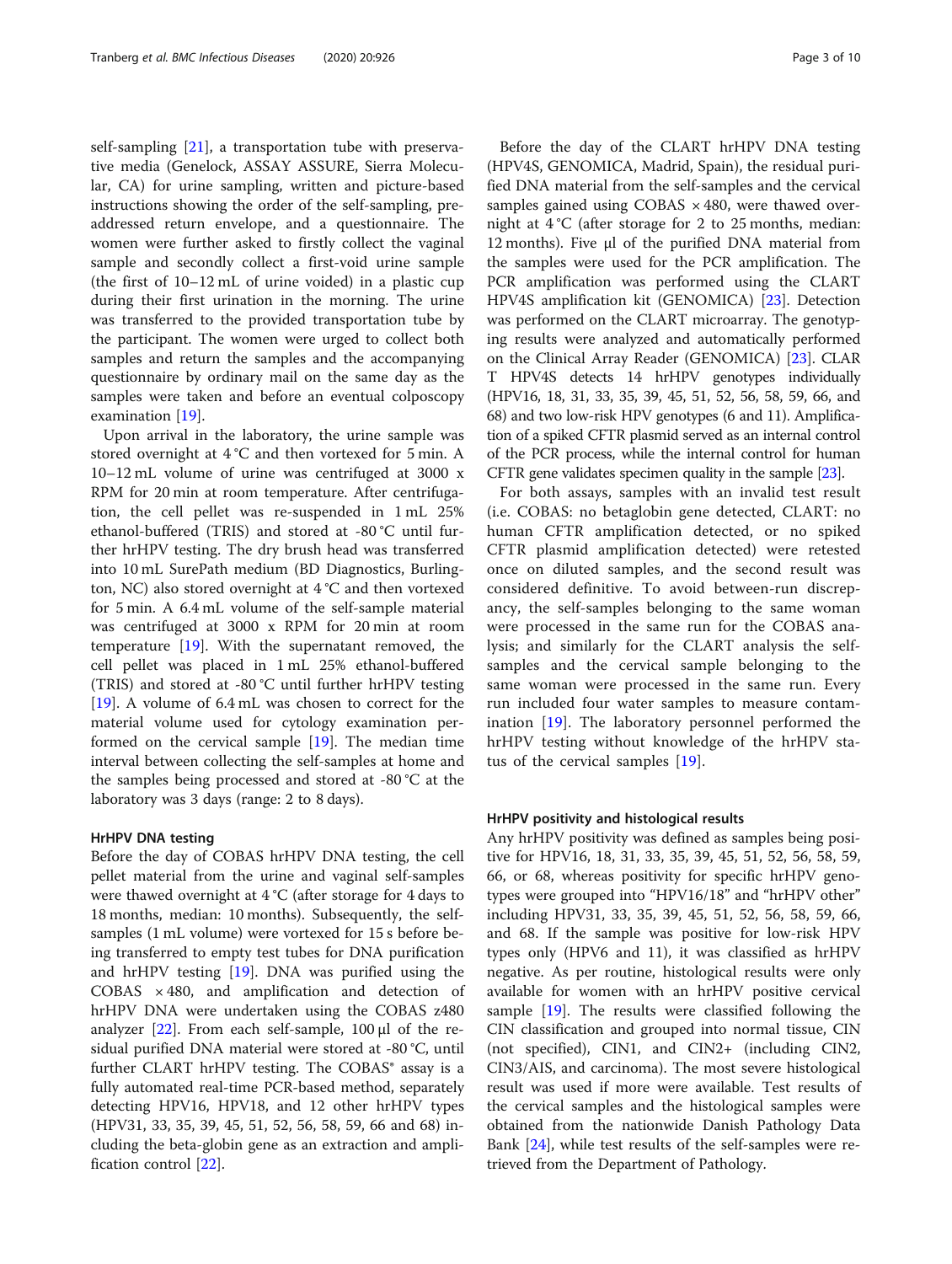#### Acceptability and preferences

Together with the self-sampling package, the women received a questionnaire (see [supplementary material](#page-8-0)) addressing among others the acceptance of urine collection, the clarity of the user instructions, and the confidence in correct execution of the urine collection. For analysis, the five response categories were grouped into three: "Agree" (totally agree and agree), "Disagree" (disagree or totally disagree), and "Do not know". Women were also requested to rank if they preferred urine collection, vaginal self-sampling, or cervical sampling at the GP as their future screening examination. For analysis, women who refrained to rank their preferences or ranked two or more sampling methods as their preferred method were coded as missing. Additionally, the women were asked to report the date of collecting their self-sample and whether they had engaged in sexual intercourse between the cervical sampling at the GP and self-sampling [[19\]](#page-9-0).

#### Statistical analyses

For analysis, only women with valid hrHPV results from paired urine, vaginal, and cervical samples for both hrHPV assays were included. In the following, the term concordance refers to kappa values, while the term agreement corresponds to percentage agreement. Cohen's kappa (κ) was used to measure concordance in hrHPV positivity (any hrHPV and specific genotypes) for urine vs vaginal self-samples, urine vs cervical samples by the COBAS and CLART assays. Concordance was defined as "poor" ( $\kappa \le 0.20$ ), "fair" (0.21  $\le \kappa \le 0.40$ ), "moderate"  $(0.41 \le \kappa \le 0.60)$ , "good"  $(0.61 \le \kappa \le 0.80)$ , or "very good" ( $\kappa \geq 0.81$ ) [[25\]](#page-9-0). Concordance estimates were presented with 95% confidence intervals (CIs). Comparing the presence of HPV16/18 and hrHPV other types between the samples; concordance was determined by the presence of at least one identical genotype in both samples (i.e. HPV16/18 only, HPV16/18 and other types, and other types only); discordance was determined as no genotype similarities [\[19\]](#page-9-0). McNemars test was performed to compare proportions of hrHPV positive results between the paired sample types. We also calculated the overall percentage of agreement between the paired samples including 95% CIs [\[19](#page-9-0)]. Stratified by hrHPV assay, the sensitivity and specificity of hrHPV positivity (any hrHPV and specific genotypes) in urine samples was calculated with 95%CIs using the vaginal self-sample or the cervical sample as comparator test.

The acceptability of urine collection and preferences regarding the different sampling procedures were evaluated by descriptive statistics (proportions and 95% CIs). We tested whether women's preferences differed between age groups (30–39, 40–49 and 50–59 years). The χ2-test was used to test for differences in categorical data. For continuous data, medians and interquartile ranges (IQR) were calculated; the Mann Whitney rank sum test was used to test for differences. P-values < 0.05 were considered statistically significant. The statistical analyses were performed using STATA, version 16 (STATA College). A sample size calculation has been reported elsewhere [\[19](#page-9-0)].

#### Ethical approval

According to the EUs General Data Protection Regulation, the project was listed at the record of processing activities for research projects in the CDR (j.no.:1–10– 72-69-15). The study was approved by the local Ethical Committee of the CDR (j.no.:1–16–02-209-15).

#### Results

#### Study population

Of the 1110 eligible women, 216 participated in the study by returning urine and vaginal self-samples. However, a total of 66 women (30.6%) were excluded from the analyses: Three women (1.4%) had colposcopy performed prior to self-sampling; four women (1.8%) had invalid hrHPV urine results on both assays; 58 women (26.9%) had invalid hrHPV urine results using CLART only; and one woman (0.5%) had invalid cervical hrHPV result using CLART only (Fig. [1](#page-4-0)). The remaining 150 women (69.4%) constituted the study population. Median age of women in the study population was 45 years (IQR: 39 to 49 years). The cervical samples and selfsamples were collected with a median time interval of 42 days (IQR: 33 to 52 days). Histological results were available for 36 women; of whom 11 (30.6%), 4 (11.0%), 10 (27.8%), and 11 (30.6%) received a diagnosis of normal tissue, CIN (not specified), CIN1, and CIN2+, respectively.

#### HrHPV positivity in urine, vaginal and cervical samples

For both assays, the hrHPV positivity was statistically significantly lower in urine samples compared to vaginal self-samples except for HPV16/18 positivity using CLAR T (Table [1\)](#page-4-0). The hrHPV positivity in urine samples was also lower compared to cervical samples for both assays, but in this comparison only HPV16/18 positivity using COBAS was statistically significant (4.0% vs 10.0%,  $p =$ 0.02) (Table [1](#page-4-0)). No statistically significant differences were observed in hrHPV positivity (any and specific genotypes) between the COBAS and CLART assay for the urine samples ( $p > 0.05$  for all comparisons, data not shown).

#### Concordance between urine and vaginal self-sampling

Using COBAS for analysis, the concordance between the urine and vaginal self-samples was good for any hrHPV (κ =0.66 and agreement: 87.3%) and hrHPV other types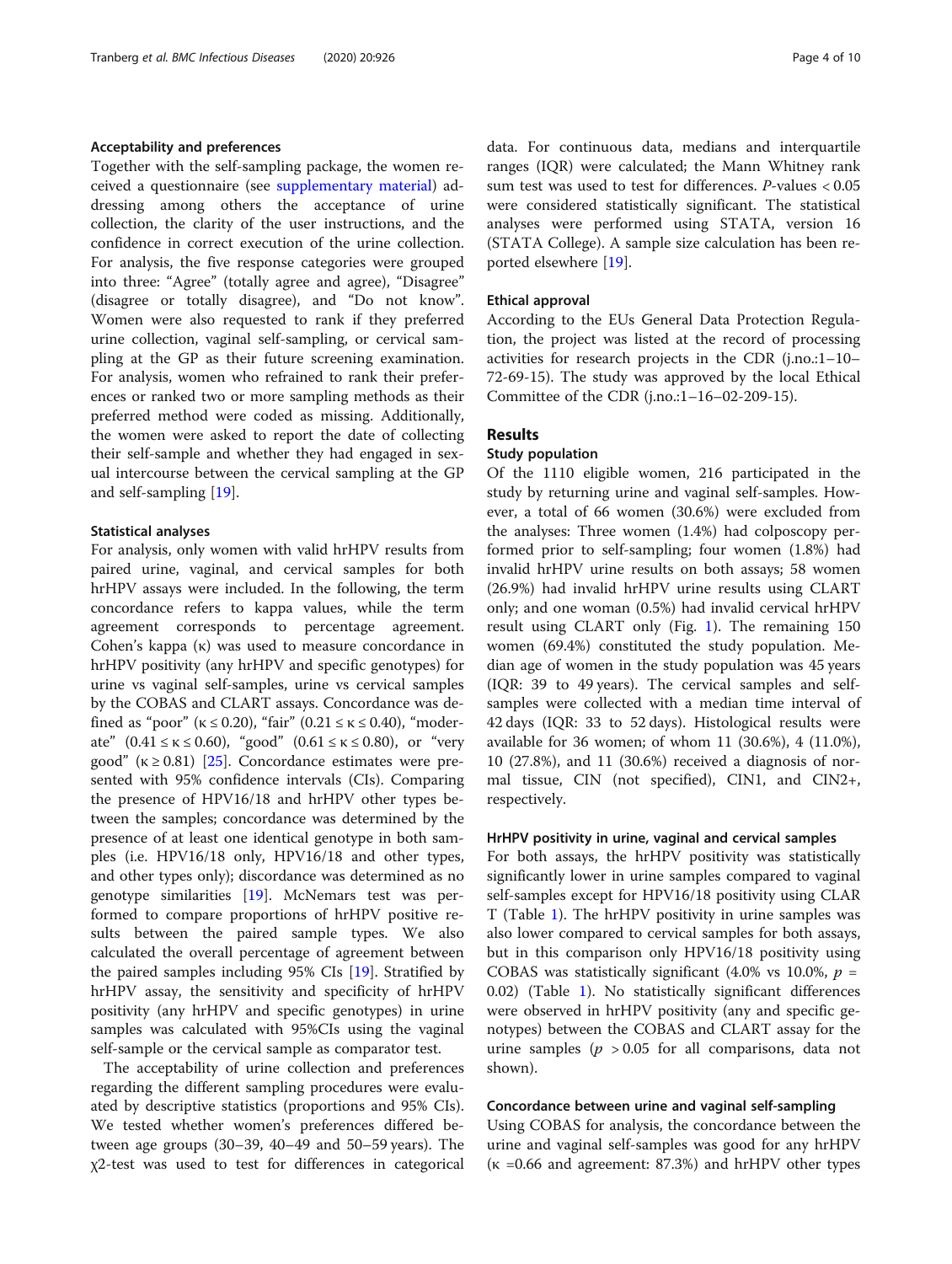<span id="page-4-0"></span>

 $\bullet$ 

( $\kappa$  =0.68 and agreement: 89.3%), while moderate concordance between samples was found for HPV16/18 (κ  $=0.49$ , agreement: 92.7%) (Table [2\)](#page-5-0). When CLART was used, the hrHPV concordance was moderate with κ values ranging from 0.54 to 0.60 with the highest agreement seen for HPV16/18 (96.7%). The sensitivity and specificity of any hrHPV positivity in urine using vaginal Fig. 1 Flowchart depicting the study population. Figure notes: ASC-US: Atypical Squamous Cells of Undetermined Significance, IQR: InterQuartile Range. hrHPV: High Risk Human PapillomaVirus

Valid hrHPV results for 3 samples on both assays Median age: 45 years (IQR:39-49 years)

**Study population** 

n= 150 (69.4%)

samples as reference was insignificantly higher using

COBAS as compared with CLART (59.1% (95% CI: 43.2–73.7%) and 99.1% (95% CI: 94.9–99.7%) vs 57.1% (95% CI:39.4–73.7%) and 95.7% (95% CI: 90.1–98.6%))  $(p = 0.87 \text{ and } 0.12)$  $(p = 0.87 \text{ and } 0.12)$  (Table 2). Among the 11 CIN2+ cases, a total of six CIN2+ cases had hrHPV negative urine results; out of which two cases were tested negative on both assays and four cases were tested negative on CLART only. None of the six cases reported

Invalid hrHPV results in cervical sample on CLART only (n=1, 0.5%)

| Table 1 hrHPV positivity (any and specific genotypes) for urine, vaginal and cervical samples |  |  |
|-----------------------------------------------------------------------------------------------|--|--|
|-----------------------------------------------------------------------------------------------|--|--|

| hrHPV result                          | Assay<br>(total)     | Urine positive<br>n, % (95%Cl) |                     | Vaginal positive<br>n, % (95%Cl) |                  | Cervical positive<br>n, % (95%Cl) |                        | <b>McNemar test</b><br>Urine vs. vaginal | <b>McNemar test</b><br>Urine vs. cervical |
|---------------------------------------|----------------------|--------------------------------|---------------------|----------------------------------|------------------|-----------------------------------|------------------------|------------------------------------------|-------------------------------------------|
| Any hrHPV (14 types) <sup>a</sup>     | Cobas<br>$(n = 150)$ | 27                             | $18.0(12.2 - 25.1)$ | 44                               | 29.3 (22.2-37.3) | 36                                | 24.0 (17.4-31.6)       | 0.01                                     | 0.05                                      |
|                                       | Clart<br>$(n = 150)$ | 25                             | $16.7(11.1-23.6)$   | 35                               | 23.3 (16.8-30.9) | -31                               | 20.7 (14.5–28.0)       | 0.04                                     | 0.31                                      |
| HPV16/18b,d                           | Cobas<br>$(n = 150)$ | 6                              | $4.0(1.5-8.5)$      | 17                               | $11.3(6.7-17.5)$ | 15                                | $10.0(5.7-15.9)$       | 0.01                                     | 0.02                                      |
|                                       | Clart<br>$(n = 150)$ | $\overline{4}$                 | $2.7(0.7-6.7)$      | 9                                | $6.0(2.8-11.1)$  | 8                                 | $5.3(2.3 - 10.2)$      | 0.06                                     | 0.13                                      |
| hrHPV other (12 types) <sup>c,d</sup> | Cobas<br>$(n = 150)$ | 24                             | $16.0(10.5-22.9)$   | 38                               | 25.3 (18.6-33.1) | 29                                | $19.3(13.3-26.6)$ 0.01 |                                          | 0.27                                      |
|                                       | Clart<br>$(n = 150)$ | 21                             | 14.0 (8.9-20.6)     | -31                              | 20.7 (14.5–28.0) | 29                                | 19.3 (13.3–26.6)       | 0.04                                     | 0.17                                      |

a Any hrHPV: HPV16 and/or HPV18 and/or HPV31, 33, 35, 39, 45, 51, 52, 56, 58, 59, 66 and 68

<sup>b</sup> HPV16/18: HPV16 and/or HPV18 including co-infections with hrHPV of other types

 $c$  HrHPV other: HPV31, 33, 35, 39, 45, 51, 52, 56, 58, 59, 66 and 68 including co-infections with HPV16/18

McNemars test comparing the hrHPV positivity proportions between sample types

<sup>d</sup> Women with co-infections with HPV16/18 and hrHPV of other types appear in both sub-analyses

% Row percentage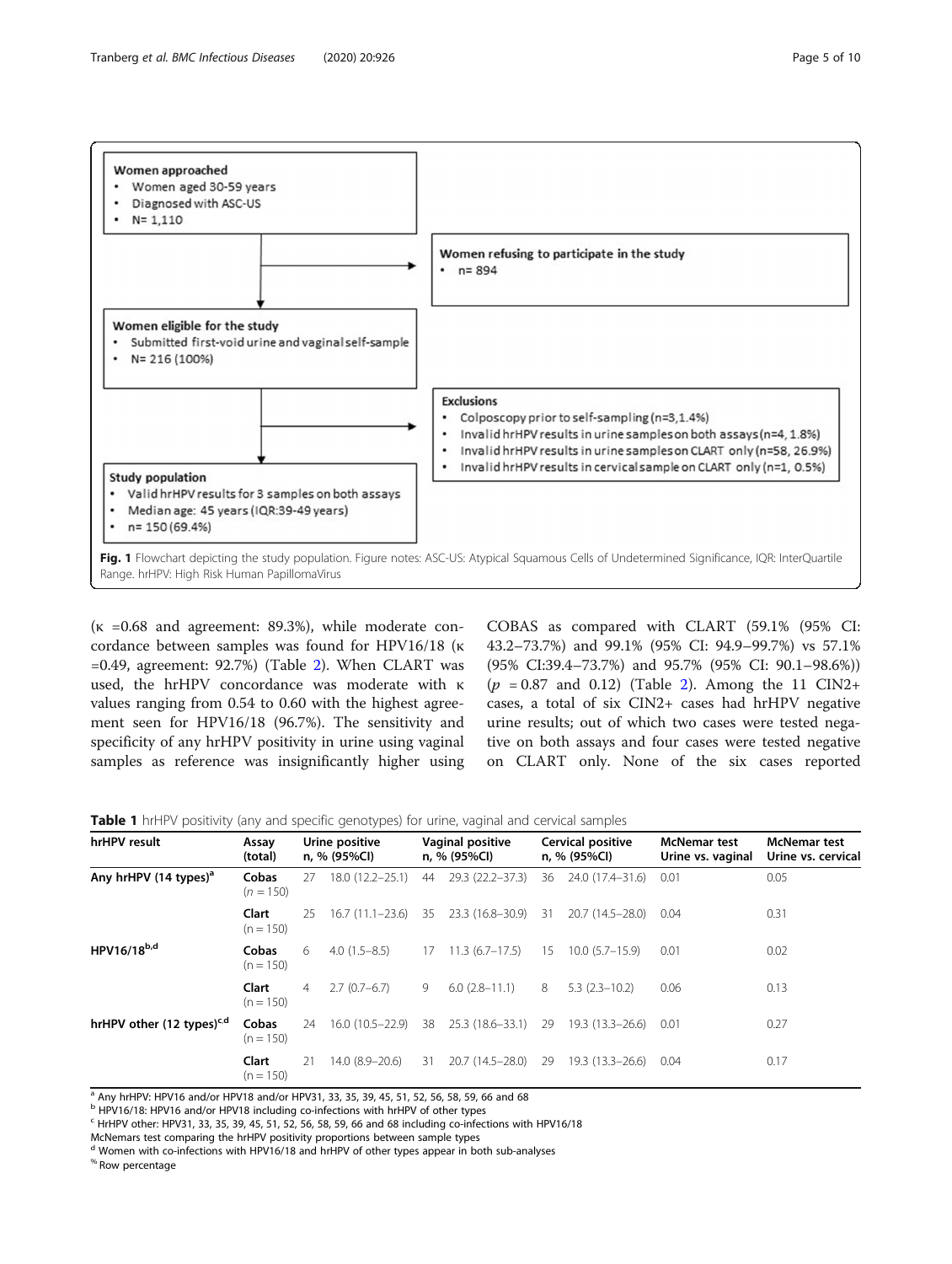<span id="page-5-0"></span>Table 2 Urine versus vaginal self-samples: Concordance and agreement for hrHPV positivity and analytical accuracy of urine using vaginal self-samples as comparator test

| hrHPV result                          | Assay<br>(total)     |                | Vaginal<br>positive | Vaginal<br>negative | Kappa <sup>d</sup><br>(95%Cl) | Agreement <sup>e</sup><br>(%)(95%Cl) | Sensitivity<br>$(%)$ (95%CI) | Specificity<br>$(%)$ (95%CI) |
|---------------------------------------|----------------------|----------------|---------------------|---------------------|-------------------------------|--------------------------------------|------------------------------|------------------------------|
| Any hrHPV <sup>a</sup> (14 types)     | Cobas                | Urine positive | 26                  |                     |                               |                                      |                              |                              |
|                                       | $(n = 150)$          | Urine negative | 18                  | 105                 | $0.66$ $(0.52 - 0.79)$        | 87.3 (80.9-92.2)                     | 59.1 (43.2-73.7)             | 99.1 (94.9-99.7)             |
|                                       | Clart                | Urine positive | 20                  | 5                   |                               |                                      |                              |                              |
|                                       | $(n = 150)$          | Urine negative | 15                  | 110                 | $0.59(0.43 - 0.75)$           | 86.7 (80.2-91.7)                     | 57.1 (39.4-73.7)             | 95.7 (90.1-98.6)             |
| HPV16/18b,f                           | Cobas                | Urine positive | 6                   | $\mathbf 0$         |                               |                                      |                              |                              |
|                                       | $(n = 150)$          | Urine negative | 11                  | 133                 | $0.49(0.23 - 0.74)$           | 92.7 (87.3-96.3)                     | 35.3 (14.2–61.7)             | 100.0 (97.3-100.0)           |
|                                       | Clart<br>$(n = 150)$ | Urine positive | $\overline{4}$      | $\mathbf 0$         |                               |                                      |                              |                              |
|                                       |                      | Urine negative | 5                   | 141                 | $0.60(0.29 - 0.92)$           | 96.7 (92.4-98.9)                     | 44.4 (13.7–78.8)             | 100 (97.4-100.0)             |
| hrHPV other <sup>c,f</sup> (12 types) | Cobas                | Urine positive | 23                  |                     |                               |                                      |                              |                              |
|                                       | $(n = 150)$          | Urine negative | 15                  | 111                 | $0.68(0.54 - 0.82)$           | 89.3 (83.3-93.8)                     | $60.5(43.4 - 75.9)$          | 99.1 (95.1-99.9)             |
|                                       | Clart                | Urine positive | 16                  | 5                   |                               |                                      |                              |                              |
|                                       | $(n = 150)$          | Urine negative | 15                  | 114                 | $0.54(0.36 - 0.71)$           | 86.7 (80.2-91.7)                     | 51.6 (33.1-69.8)             | 95.8 (90.5-98.6)             |

 $\frac{a}{b}$  Any hrHPV: HPV16 and/or HPV18 and/or HPV31, 33, 35, 39, 45, 51, 52, 56, 58, 59, 66 and 68<br> $\frac{b}{b}$  HPV16/18: HPV16 and/or HPV18 including co-infections with hrHPV of other types

 $\frac{1}{2}$  HrHPV other: HPV31, 33, 35, 39, 45, 51, 52, 56, 58, 59, 66 and 68 including co-infections with HPV16/18

<sup>d</sup> Cohens Kappa. "Poor" (κ ≤ 0.20), "fair" (0.21 ≤ κ ≤ 0.40), "moderate" (0.41 ≤ κ ≤ 0.60), "good" (0.61 ≤ κ ≤ 0.80), or "very good" (κ ≥ 0.81) [\[25](#page-9-0)] e Percentage of all samples that give concordant results

<sup>f</sup> Women with co-infections with HPV16/18 and hrHPV of other types appear in both sub-analyses

problems in collecting the urine sample. With respect to vaginal sampling, all 11 CIN2+ cases were tested hrHPV positive using COBAS, while one case was missed by the CLART assay.

#### Concordance between urine and cervical samples

Using COBAS for analysis, the concordance between urine and cervical samples was good (κ values ranging from 0.66 to 0.70 and agreement from 88.7 to 91.3%), except for the detection of HPV16/18 where a fair concordance was found (κ: 0.34 and agreement: 91.3%) (Table [3](#page-6-0)). Using CLART for analysis, concordance was moderate for any hrHPV ( $\kappa$  =0.47), good for HPV16/18 ( $\kappa$  =0.65), and fair for hrHPV other types ( $\kappa$  =0.38) with agreement ranging from 82.7 to 97.3%. Using the cervical sample as reference, the sensitivity and specificity of any hrHPV detection in urine samples was insignificantly higher using COBAS as compared with CLART (63.9% (95% CI: 46.2–79.2%) and 96.5% (95% CI: 91.3– 99.0%) vs 51.6% (95% CI: 33.0–69.8%) and 92.4% (95% CI: 86.1–96.5%)) ( $p = 0.30$  $p = 0.30$  $p = 0.30$  and 0.17) (Table 3). Using COBAS, a total of 17 discordant pairs (11.3%) occurred. The median number of days between the samples was significantly higher for the 13 cervical sample hrHPV positive/urine hrHPV negative women as compared with the 23 women having positive concordant results (44 vs 33 days,  $p = 0.03$ ). Four women were GP-sample hrHPV negative/urine hrHPV positive; out of whom one participant reported having no sexual intercourse in the time interval between the samples.

When CLART was used, 24 discordant pairs (16.0%) were observed, out of whom 15 women were cervical sample hrHPV positive/urine hrHPV negative (Table [3](#page-6-0)). No significant difference in the median number of days between the samples was found for these 15 women compared to the 16 women with positive concordant test results (43 vs 33 days,  $p = 0.78$ ). Nine women were cervical sample hrHPV negative/urine hrHPV positive; out of whom three women (33.3%) reported having no sexual intercourse in the time separating the samples.

#### Women's accept and preferences

A total of 149 women answered the questionnaire. Most women agreed that collection of the urine sample at home were easy (97.3%, 95% CI: 93.3–99.3%), comfortable (97.3%, 95% CI: 93.9–99.3%), and that the user instructions were clear (98.7%, 95% CI: 95.2–99.8%). Five women (3.4%, 95% CI: 1.1–7.7%) were uncertain about the proper collection of the urine samples, but none of the women provided explanations for their uncertainty. A total of 111 (74.5%) women ranked their preferences regarding the different sampling procedures. Urine sampling was the most preferred method (ranked first by 47 (42.3%, 95% CI: 33.1–52.1%)), followed by cervical sampling at the GP (ranked first by 36 (32.4%, 95% CI: 23.9– 41.9%)), and vaginal self-sampling (ranked first by 28 (25.2%, 95% CI: 17.5–34.4%)). Preferences for sampling procedures did not vary significantly by age groups ( $p =$ 0.80).

### **Discussion**

#### Main findings

With the COBAS assay, urine samples showed good concordance in hrHPV detection compared with vaginal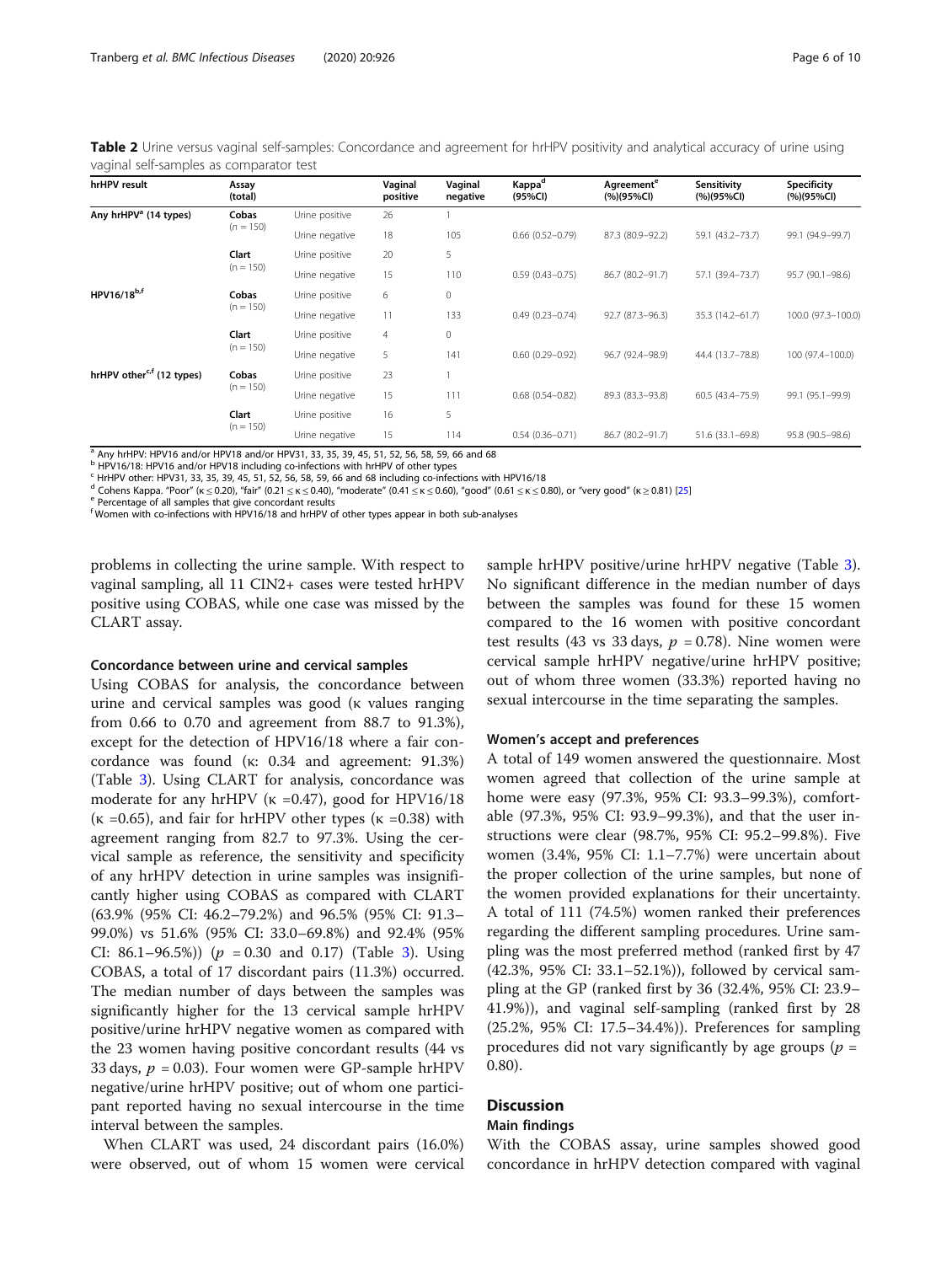<span id="page-6-0"></span>Table 3 Urine versus cervical-samples: Concordance and agreement for hrHPV positivity and analytical accuracy of urine using cervical samples as comparator test

| hrHPV result                          | Assay<br>(total)     |                   | Cervical<br>positive | Cervical<br>negative | Kappa <sup>d</sup><br>(95%CI) | Agreement <sup>e</sup><br>$(%)$ (95%CI) | Sensitivity<br>$(%)$ (95%CI) | <b>Specificity</b><br>$(%)$ (95%CI) |
|---------------------------------------|----------------------|-------------------|----------------------|----------------------|-------------------------------|-----------------------------------------|------------------------------|-------------------------------------|
| Any hrHPV <sup>a</sup> (14 types)     | Cobas                | Urine positive    | 23                   | $\overline{4}$       |                               |                                         |                              |                                     |
|                                       | $(n = 150)$          | Urine negative    | 13                   | 110                  | $0.66(0.51-0.81)$             | 88.7 (82.5–93.3)                        | 63.9 (46.2–79.2)             | $96.5(91.3-99.0)$                   |
|                                       | Clart<br>$(n = 150)$ | Urine positive    | -16                  | 9                    |                               |                                         |                              |                                     |
|                                       |                      | Urine negative 15 |                      | 110                  | $0.47(0.30 - 0.65)$           | 84.0 (77.1-89.5)                        | 51.6 (33.0–69.8)             | $92.4(86.1-96.5)$                   |
| HPV16/18 <sup>b,f</sup>               | Cobas<br>$(n = 150)$ | Urine positive    | $\overline{4}$       | $\overline{2}$       |                               |                                         |                              |                                     |
|                                       |                      | Urine negative    | $-11$                | 133                  | $0.34(0.08-0.61)$             | 91.3 (85.6–95.3)                        | 26.7 (0.07-55.1)             | 98.5 (94.8–99.8)                    |
|                                       | Clart<br>$(n = 150)$ | Urine positive    | $\overline{4}$       | 0                    |                               |                                         |                              |                                     |
|                                       |                      | Urine negative 4  |                      | 142                  | $0.65(0.34 - 0.97)$           | 97.3 (93.3–99.3)                        | 50.0 (15.7-84.3)             | 100.0 (97.4-100.0)                  |
| hrHPV other <sup>c,f</sup> (12 types) | Cobas<br>$(n = 150)$ | Urine positive    | 20                   | $\overline{4}$       |                               |                                         |                              |                                     |
|                                       |                      | Urine negative 9  |                      | 117                  | $0.70(0.55 - 0.85)$           | 91.3 (85.6–95.3)                        | 69.0 (49.2-84.7)             | $96.7(91.8-99.1)$                   |
|                                       | Clart<br>$(n = 150)$ | Urine positive    | -12                  | 9                    |                               |                                         |                              |                                     |
|                                       |                      | Urine negative    | 17                   | 112                  | $0.38(0.19 - 0.57)$           | 82.7 (75.6-88.4)                        | $41.4(23.5 - 61.1)$          | $92.6(86.3-96.5)$                   |

<sup>1</sup> Any hrHPV: HPV16 and/or HPV18 and/or HPV31, 33, 35, 39, 45, 51, 52, 56, 58, 59, 66 and 68

<sup>b</sup> HPV16/18: HPV16 and/or HPV18 including co-infections with hrHPV of other types

 $c$  HrHPV other: HPV31, 33, 35, 39, 45, 51, 52, 56, 58, 59, 66 and 68 including co-infections with HPV16/18

<sup>d</sup> Cohens Kappa. "Poor" (κ ≤ 0.20), "fair" (0.21 ≤ κ ≤ 0.40), "moderate" (0.41 ≤ κ ≤ 0.60), "good" (0.61 ≤ κ ≤ 0.80), or "very good" (κ ≥ 0.81) [[25](#page-9-0)] e Percentage of all samples that give concordant results

<sup>f</sup> Women with co-infections with HPV16/18 and hrHPV of other types appear in both sub-analyses

and cervical samples, while moderate hrHPV concordance was found between samples using the CLART assay. Compared to cervical sampling, urinary hrHPV detection had a sensitivity of 63.9% and a specificity of 96.5% using COBAS; compared with 51.6 and 92.4% for CLART. The invalid hrHPV test rates of urine were 1.8 and 26.9% for the COBAS and CLART assay, respectively. Home-based urine collection was well-accepted and women ranked it as the most preferred future screening procedure.

#### Strengths and limitations

Main strengths of our study were that the women served as their own controls, limiting potential biases and that the women collected the urine samples at home without supervision from healthcare professionals. From an implementation point-of-view, this is the most appropriate setting to evaluate urine collection before becoming routine. Additionally, we used two clinically validated hrHPV DNA assays approved for primary hrHPV screening [\[23](#page-9-0), [26](#page-9-0), [27\]](#page-9-0). Yet, the clinical validation of the CLART assay should be interpreted with some caution since it was validated against a comparator assay (MGP-PCR) that had not itself been clinically validated according to international guidelines [[23\]](#page-9-0). A limitation of the study is the time interval between samples. Part of the discrepancy in hrHPV concordance between urine and cervical samples may be explained by a hrHPV infection acquired or cleared between sampling [\[19](#page-9-0)]. Yet, the questionnaire data enabled us to interpret discordant results, and the time interval between collecting the

samples was not an issue when comparing urine samples with vaginal self-samples. Another reason for this discrepancy may stem from the recommended sampling order collecting the vaginal sample first and the firstvoid urine sample second. It could be speculated if this procedure may have reduced the amount of HPV containing mucus and debris from exfoliated cells from the female genital organs including the cervix which are captured with the first-void urine flow [[6\]](#page-9-0). Ideally, the order of the urine and vaginal sampling should have been randomized. Another limitation is that the study was not designed to assess the clinical accuracy of urinary hrHPV detection. Therefore, further evaluation of the clinical accuracy of urine samples collected at home is warranted. A high number of women refused to participate in the study (80.5% non-participants). This may have caused selection bias if participants differed from non-participants in their ability to collect the urine sample correctly. However, because urine collection is already widely used for other purposes and is generally trusted and accepted by women this scenario is considered less likely.

Since our study was conducted in a referral population diagnosed with ASC-US, the concordance results cannot be generalized directly to a screening population. Furthermore, as we enrolled women who had already attended the screening program, the acceptability of urine collection may differ from women reluctant to participate in routine screening. A generalization of our results to routine screening programs should therefore be done with caution.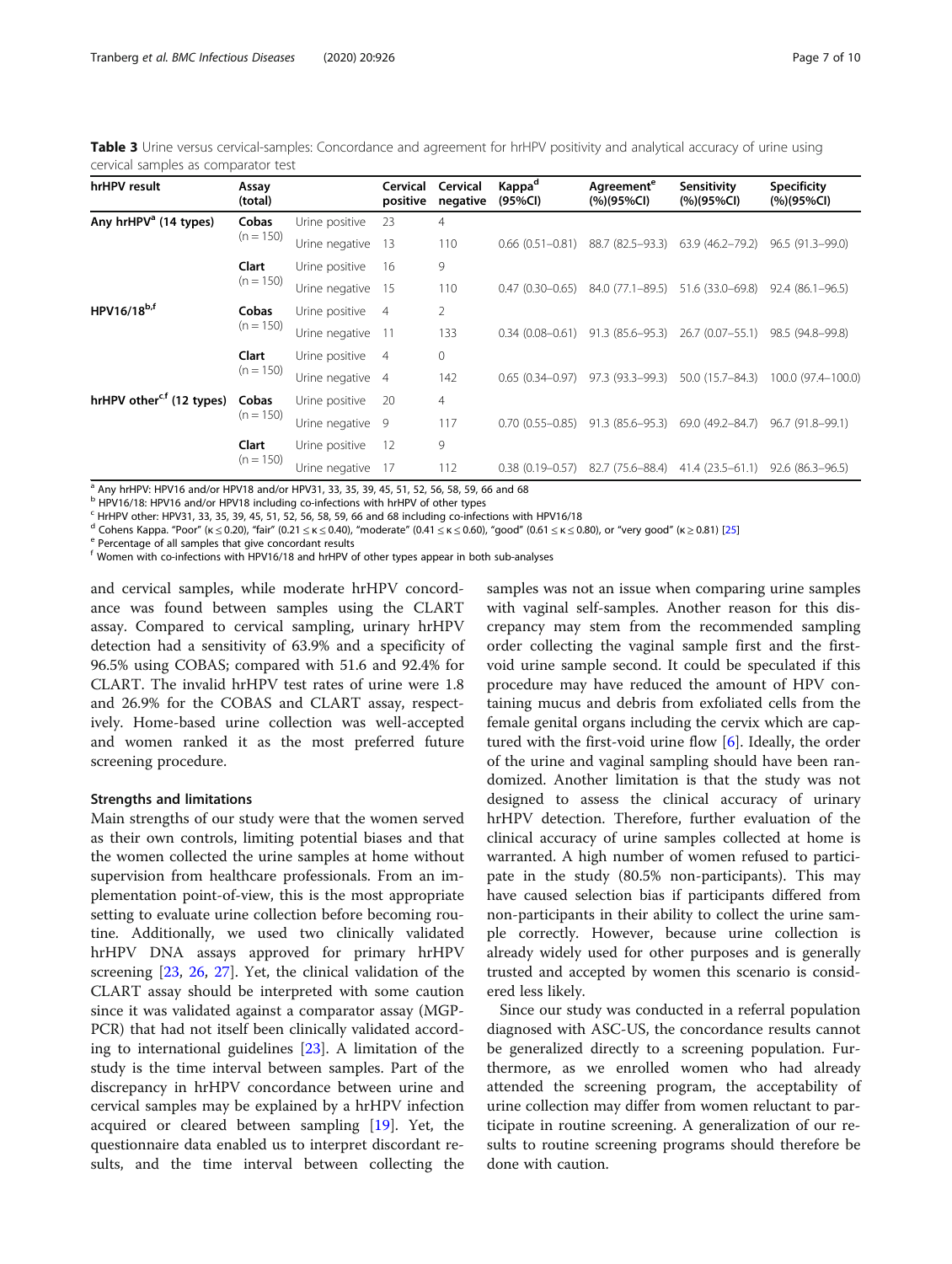#### Interpretation and comparison with previous studies

Even though first-void urine was used, which has been proven to contain significantly more HPV DNA than the subsequent part  $[8, 28]$  $[8, 28]$  $[8, 28]$  $[8, 28]$  $[8, 28]$ , we found lower hrHPV positivity in urine samples as compared with corresponding cervical and vaginal samples for both assays. Our result corresponds to most comparative studies [[9](#page-9-0)–[12,](#page-9-0) [15](#page-9-0), [29](#page-9-0), [30\]](#page-9-0), but not all [[13](#page-9-0), [14](#page-9-0), [28\]](#page-9-0). In this study, a specially designed device was not used for first-void urine collection. This may have reduced the amount of HPV collected in the urine samples as supported by data showing higher HPV concentrations in urine samples collected with a specially designed device than simple urine-cup collected samples [[31](#page-9-0)].

COBAS showed higher concordance for hrHPV detection (any type) between first-void urine and cervical samples than CLART ( $\kappa$  =0.66 vs 0.47). Our concordance using COBAS was higher than reported by Asciutto et al. ( $\kappa = 0.58$ ) [[9](#page-9-0)] and Cho et al. ( $\kappa = 0.33$ ) [[12\]](#page-9-0), but lower than reported by Bernal et al. ( $\kappa = 0.76$ ) [\[14](#page-9-0)] and Sargent et al. ( $\kappa$  =0.82) [[10\]](#page-9-0); all using a combination of first-void urine samples and COBAS in referral populations. As our study was the only one with an interval between the urine and cervical sample, some of the differences in concordance may be attributed to this factor. Other reasons for the differences are likely explained by variations in sampling procedure (at home vs clinic), type of preservative media [[28\]](#page-9-0), (pre-) analytical processing protocols [[13](#page-9-0)], storage conditions [\[28](#page-9-0)], the volume of urine collected [\[28](#page-9-0)], and study populations (differences in abnormal cytology prevalence). The concordance between urine and cervical samples for hrHPV detection using COBAS remained robust  $(\kappa = 0.61)$ , when including the 58 women who had an invalid test result by CLART only in the analysis (data not shown).

A meta-analysis found a pooled sensitivity of 77% and specificity of 88% for hrHPV detection in urine samples compared with cervical samples [\[8](#page-9-0)]. In our study, lower sensitivity (63.9 and 51.6% for COBAS and CLART, respectively) but higher specificity (96.5 and 92.4% for COBAS and CLART, respectively) was found between the urine and cervical samples for both assays. However, it is possible that adjustment of the COBAS assay cut-off value for positive result could provide performancerelated benefits for urine collection, as reported elsewhere [[29\]](#page-9-0). Despite small numbers, CLART showed higher concordance between urine and cervical samples for the detection of HPV16/18 than COBAS ( $\kappa$  =0.65 vs 0.34), whereas COBAS performed better than CLART for the detection of hrHPV other types ( $\kappa$  =0.70 vs 0.38). In comparison with our previous study which was conducted within the same study population ( $n = 213$ ), good concordance (κ =0.70) was found between vaginal selfsampling and cervical sampling for hrHPV detection using COBAS including sensitivity of 80.9% and specificity of 91.6% [[19\]](#page-9-0). Here, data showed higher concordance for the detection of HPV16/18 than hrHPV other types ( $\kappa = 0.73$  vs 0.64). Additionally, vaginal selfsampling was well-accepted, but almost 10% of the women expressed concerns about proper sampling. Here, no CIN2+ cases were missed by vaginal self-sampling [[19](#page-9-0)].

In the present study, overall agreement between urine and vaginal self-samples for detection of hrHPV (any type) using COBAS (87.3%) was in line with one previous study [[11\]](#page-9-0).

Neither the COBAS nor the CLART assays are currently CE-marked for urinary testing; yet, urine samples analyzed on CLART resulted far more often in invalid hrHPV test results than on COBAS (26.9% vs 1.8%). This indicates that the CLART assay may be more severely affected by the presence of PCR inhibitors in urine and the lower amount of cells in urine, both known to reduce assay sensitivity [\[32](#page-9-0), [33](#page-9-0)]. In comparison, invalid test rates of urine samples have in other studies been reported to range between 0 and 4% using PCR-based HPV DNA assays [\[9](#page-9-0), [10,](#page-9-0) [12](#page-9-0)–[15,](#page-9-0) [30\]](#page-9-0). The longer storage of the urine samples before the CLART analysis as compared with COBAS (12 vs 10 months) may have contributed to the high invalid test rates. However, there was no significantly difference in the median storage time between the 150 women having valid urine results on CLART as compared to the 58 excluded women with invalid urine results on CLART only (12 vs 13 months,  $p = 0.90$ ). Whether optimizing the (pre-)analytical processing protocols using i) more concentrated purified DNA material and ii) the MagNA Pure 96 platform (Roche Diagnostics, Switzerland) for DNA extraction as utilized in the clinical validation study of the CLART assay [[23\]](#page-9-0) could lead to better results for the assay warrants further exploration. However, our findings indicate that the CLART assay may not be the preferred choice for urinary hrHPV detection. Indeed, our results support that future research should focus on optimizing the urinary (pre)-analytical procedures to improve accuracy, but also compare accuracy of hrHPV testing in paired urine and cervical samples using different combinations of urine collection methods and hrHPV assays. The ongoing VALUDES study seeks to address this current lack in evidence [[34\]](#page-9-0).

For screening purposes, detection of hrHPV in urine would be useful only if it can identify women who have underlying CIN2+, which is a treatable screening endpoint [[35\]](#page-9-0). Clinical accuracy of hrHPV testing with COBAS for CIN2+ detection using urine samples has proven to be significantly lower than compared with cervical and vaginal sampling [\[29](#page-9-0)]. Although our study was not designed to evaluate the clinical accuracy of urine,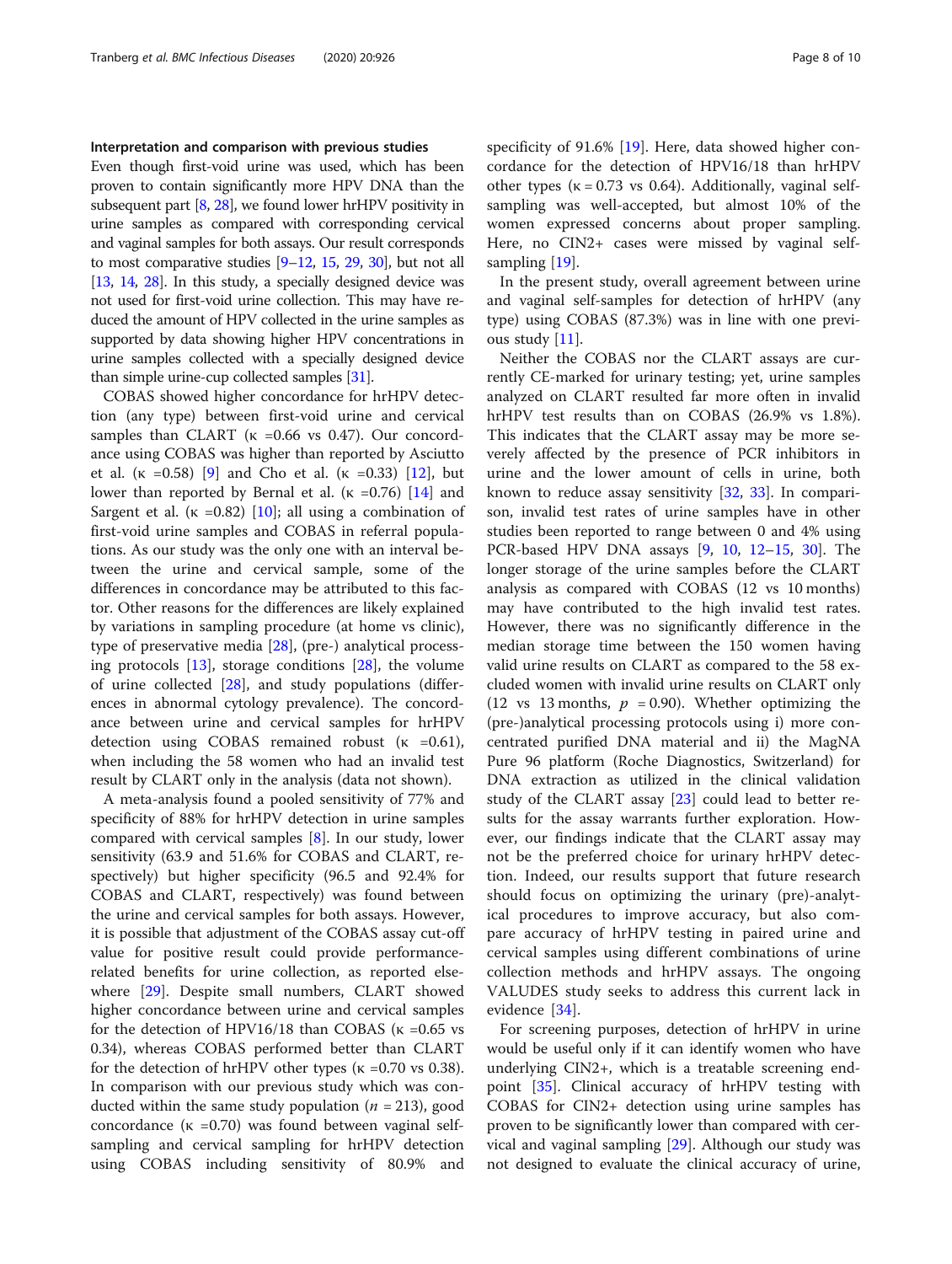<span id="page-8-0"></span>we did find that up to half of the CIN2+ cases were missed by urine collection.

For use in screening, a high acceptability of the method is of great importance if wanting to reach non-participants through urine collection. Our results were consistent with the literature, showing urine collection to be highly acceptable [[10](#page-9-0), [13\]](#page-9-0). Similar to other studies, urine was the most preferred screening method [\[13,](#page-9-0) [16](#page-9-0), [17](#page-9-0)]. We did not observe any differences in preferences between age groups. Confidence in correct execution of the urine collection procedure is essential, as insecurity could lead to mistrust of the test results and cause the woman to worry. Despite women in our study performed urine collection at home with no specially designed urine collection device [[31](#page-9-0)], only 3.4% of the women expressed concerns about collecting the urine sample correctly. This is lower than the 20% reported by women performing clinic-based urine collection [\[10\]](#page-9-0) and even lower than the 10% of women expressing concerns about performing home-based vaginal self-sampling as reported previously [\[19\]](#page-9-0). In our study, slightly more women preferred cervical sampling at the GP over vaginal self-sampling (32.4% vs 25.2%). This finding may reflect lack of confidence in one's own ability to perform vaginal self-sampling correctly. On top of this, the enrolled women had already participated in the screening program which may have caused them to prefer cervical sampling. However, the nature of the questionnaire data does not enable us to investigate this further.

#### Conclusions

This study showed that home-based urine collection was well-accepted and ranked as the most preferred future screening procedure. The COBAS assay performed better than CLART with respect to higher hrHPV concordance between urine and both vaginal self-sampling and cervical sampling as well as fewer invalid hrHPV test results. This study thus confirms the utility of urinary hrHPV detection with COBAS although its accuracy may need to be improved before urine can serve as an alternative screening option to reach non-participants reluctant to undergo GP-based cervical sampling and vaginal self-sampling.

#### Supplementary Information

The online version contains supplementary material available at [https://doi.](https://doi.org/10.1186/s12879-020-05663-7) [org/10.1186/s12879-020-05663-7.](https://doi.org/10.1186/s12879-020-05663-7)

Additional file 1: Questionnaire.

#### Abbreviations

AIS: Adenocarcinoma In Situ; ASC-US: Atypical Squamous Cells of Undetermined Significance; CDR: Central Denmark Region; CI: Confidence Interval; CIN: Cervical Intraepithelial Neoplasia; CIN1: Cervical Intraepithelial Neoplasia of grade 1; CIN2+: Cervical Intraepithelial Neoplasia of grade 2 or worse; CIN3: Cervical Intraepithelial Neoplasia of grade 3 (CIN3); GP: General

Practitioner; hrHPV: High-risk Human Papilloma Virus; IQR: InterQuartile Ranges; PCR: Polymerase Chain Reaction

#### **Acknowledaments**

We take this opportunity to extend our gratitude to the laboratory staff at Department of Pathology, Randers Regional Hospital, for their work in the laboratory and for their collaboration during this study. A special thanks to Pia Nørregaard and Rikke Holst Andersen for helping set up the study in the laboratory. We would also like to thank Marianne Rævsbæk Pedersen, Department of Public Health Programmes, Randers Regional Hospital, for her assistance with sending out invitations to potential participants.

#### Authors' contributions

MT was the principal investigator of the study and responsible for scientific coordination of the study, statistical analyses, and manuscript preparation. MT was supervised by BA, JSJ and BHB. MT drafted the first version of the article, which was subsequently further developed by BA, JSJ and BHB. MT, JSJ, BHB, and BA are primarily responsible for the design of the study and received input on the study design from all of the authors. JSJ provided laboratory advice during the study. All authors reviewed the manuscript and approved the final version.

#### Funding

This study was funded by the Health Research Fund of the Central Denmark Region (no reference number was provided), the Health Foundation (ref.no.: 15-B-0160), the LSB Foundation (no ref.no. was provided), the Family Hede Nielsen's Foundation (no ref.no. was provided), the Krista and Viggo Petersen's Foundation (no ref.no. was provided), and the Aragon Foundation (no ref.no. was provided). The funding body had no role in the design of the study and collection, analysis, and interpretation of data nor in writing the manuscript.

#### Availability of data and materials

The dataset used in this study are not publicly available, but an aggregated dataset might be available from the corresponding author upon reasonable request and permission from relevant Danish Authorities.

#### Ethics approval and consent to participate

The study was approved by the local Ethical Committee of the Central Denmark Region (journal no.: 1–16–02-209-15) and by the Danish Data Protection Agency (journal no.: 1-10-72-69-15). Further, all women provided their written informed consent to participate in the study.

#### Consent for publication

Not applicable.

#### Competing interests

Axlab, the Danish manufacturer of the Evalyn® Brush, provided self-sampling devices for the study. In accordance with the contract between the manufacturers and the Department of Public Health Programmes, Randers Regional Hospital, Axlab had no influence on the scientific process and no editorial rights pertaining to this manuscript. The authors retained the right to submit the manuscript. None of the authors were compensated for their work on this study, have any shares in the manufacturers' companies, or received bonuses from any of the manufacturers. MT, JSJ, BHB, and BA have participated in other studies with HPV test kits sponsored by Roche and self-sampling devices sponsored by Axlab. MT has received honoraria from Roche Diagnostics and AstraZeneca for lectures on HPV self-sampling and HPV triage-methods. The authors declare no conflicts of interest.

#### Author details

<sup>1</sup>Department of Public Health Programmes, Randers Regional Hospital Østervangsvej 48, 8930 Randers, NØ, Denmark. <sup>2</sup>Department of Clinical Medicine, Aarhus University, Palle Juul-Jensens Boulevard 82, 8200 Aarhus N, Denmark.<sup>3</sup> Denmark Research Unit for Reproductive Microbiology, DR Artillerivej 5, 2300 Copenhagen S, Denmark. <sup>4</sup>Research Unit for Epidemiology, Department of Public Health, Aarhus University, Bartholins Allé 2, 8000 Aarhus C, Denmark.